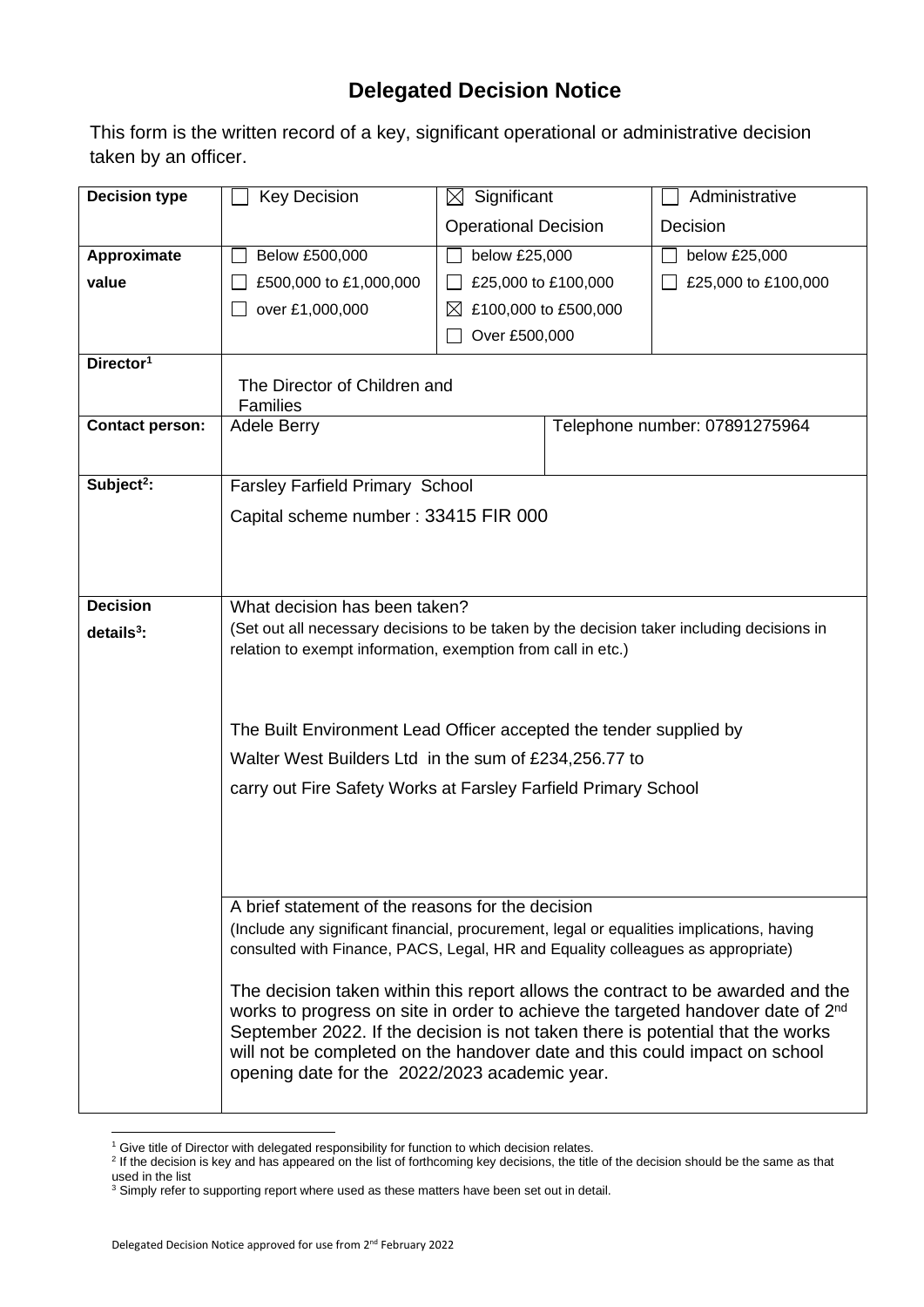|                            | Brief details of any alternative options considered and rejected by the decision<br>maker at the time of making the decision |  |  |  |  |  |
|----------------------------|------------------------------------------------------------------------------------------------------------------------------|--|--|--|--|--|
|                            |                                                                                                                              |  |  |  |  |  |
|                            |                                                                                                                              |  |  |  |  |  |
| <b>Affected wards:</b>     |                                                                                                                              |  |  |  |  |  |
| <b>Details of</b>          | <b>Executive Member</b>                                                                                                      |  |  |  |  |  |
| consultation               |                                                                                                                              |  |  |  |  |  |
| undertaken <sup>4</sup> :  | <b>Ward Councillors</b>                                                                                                      |  |  |  |  |  |
|                            | Chief Digital and Information Officer <sup>5</sup>                                                                           |  |  |  |  |  |
|                            | Chief Asset Management and Regeneration Officer <sup>6</sup>                                                                 |  |  |  |  |  |
|                            | <b>Others</b>                                                                                                                |  |  |  |  |  |
|                            | Officer accountable, and proposed timescales for implementation                                                              |  |  |  |  |  |
| List of                    | Date Added to List:-                                                                                                         |  |  |  |  |  |
| Forthcoming                | If Special Urgency or General Exception a brief statement of the reason why it is                                            |  |  |  |  |  |
| Key Decisions <sup>7</sup> | impracticable to delay the decision                                                                                          |  |  |  |  |  |
|                            | If Special Urgency Relevant Scrutiny Chair(s) approval                                                                       |  |  |  |  |  |
|                            | Signature<br>Date                                                                                                            |  |  |  |  |  |
| <b>Publication of</b>      | If not published for 5 clear working days prior to decision being taken the reason                                           |  |  |  |  |  |
| report <sup>8</sup>        | why not possible:                                                                                                            |  |  |  |  |  |

<sup>4</sup> Include details of any interest disclosed by an elected Member on consultation and the date of any relevant dispensation given.

<sup>&</sup>lt;sup>5</sup> See Officer Delegation Scheme (Executive Functions) CDIO must be consulted in relation to all matters relating to the Council's use of digital technology

<sup>&</sup>lt;sup>6</sup> See Officer Delegation Scheme (Executive Functions) CAMRO must be consulted in relation to all matters relating to the Council's land and buildings.

 $^7$  See Executive and Decision Making Procedure Rule 2.4 - 2.6. Complete this section for key decisions only

<sup>&</sup>lt;sup>8</sup> See Executive and Decision Making Procedure Rule 3.1. Complete this section for key decisions only